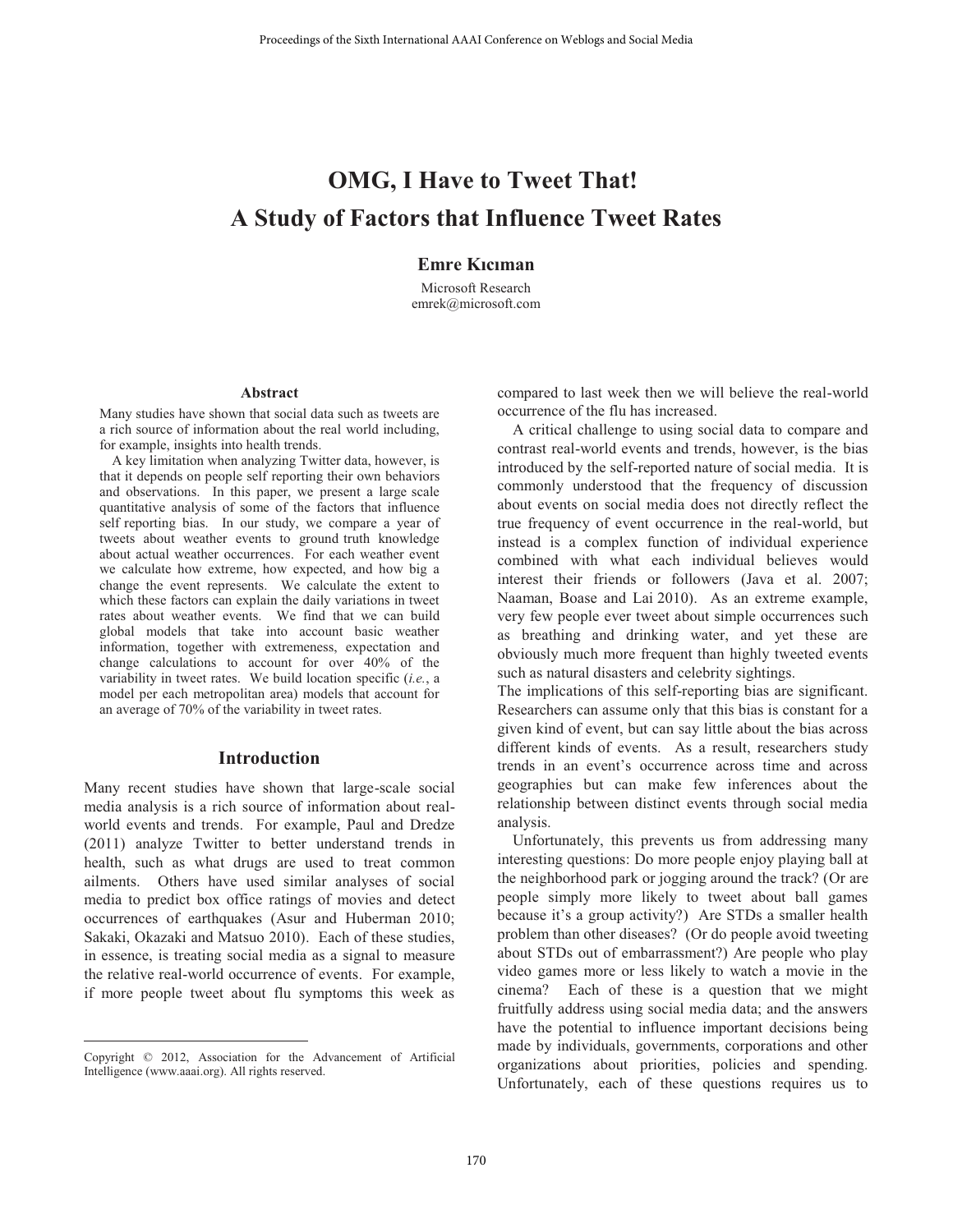analyze the relative frequencies and relationships in people's self-reporting behavior and cannot be answered without a better quantitative understanding of selfreporting bias: what is it about an event that makes it more or less "tweetable"?

This paper provides a first large-scale, quantitative analysis of some of the factors that influence self-reporting bias by comparing a year of tweets about weather events in cities across the United States and Canada to ground-truth knowledge about actual weather occurrences. In our study, we focus on three potential factors that seem likely to affect tweet rates: How extreme is the weather? How expected is the weather given the time-of-year? How much did the weather change?

We find that we can build global models that take into account basic weather information, together with extremeness, expectation and change calculations to account for over 40% of the variability in tweet rates. We build location-specific (*i.e.*, a model per each metropolitan area) models that account for an average of 70% of the variability in tweet rates.

It is worth noting that our goal is not yet to find techniques or analyses to compensate or reverse-engineer any selfreporting bias in social media. Instead our primary contribution is to present a methodology for the quantitative analysis of such bias, so that we can now begin to understand the extent to which it exists and the factors that influence it.

In the rest of this paper, we first review related work, followed by a description of the processing and preparation of our Twitter and weather report datasets. We then present our experiments and results, discuss open issues and conclude.

## **Related Work**

Over the last several years, much research has focused on understanding real-world events and trends through studying of the digital footprints of human activity. Earlier work began with studies of search engine query logs, such as Google Flu Trends analysis of query logs to detect rates of influenza (Ginsberg et al. 2008). This use of search query logs is well characterized in Goel et al.'s (2010a) study of the predictive value of search query logs compared to domain-specific data sets, and Goel et al (2010b)'s study on predicting consumer behavior through search queries.

The use of large-scale analysis of digital activities to predict or characterize real-world phenomena has extended to analysis of social media, such as Twitter and Facebook. In addition to the passive analysis of social media to understand health trends, predict box office returns, and detect earthquakes, Sheth (2009) proposes modeling humans as being actively in-the-loop of a *citizen sensor* network. Similar analyses are now being made of locationbased social networks—also reliant on self-reporting of location via check-ins—to better understand patterns of human mobility for traffic forecasting, urban planning and other applications (Cheng et al. 2011). All of these works demonstrate a need for a better understanding of the selfreporting bias inherent in social media.

While not studied in the context of social networks, selfreporting bias has been studied in other contexts. Donaldson and Grant-Vallone (2002) report on selfreporting bias in the context of organizational behavior research, and suggest that not properly accounting for such bias can lead to misleading empirical results. In this context, self-reported data is argued to be suspect because it is subject to response biases as well as method biases (Podsakoff, Mackenzie, Lee and Podsakoff 2003). While a common technique to mitigate the biases is to gather selfreported data through the experience sampling method (*e.g.*, through active polling of a respondent through mobile phones, as in Intille et al. 2003), such techniques are not applicable in passive analysis of social media.

## **Data Preparation**

We derive our weather-related social media data set from a full archive of 12 months of Twitter captured between Jun 1, 2010 and Jun 30, 2011—because of data corruption, we are not using Twitter data captured during Mar. 2011. From this data set, we compute the daily rate of weatherrelated tweets in 56 different metropolitan areas. We compare these tweet rates to weather features of extremity, expectation and change calculated from historical weather data provided by the National Oceanic and Atmospheric Administration of the United States.

In this section, we describe how we identified weatherrelated tweets and associated them with specific cities, as well as how we compute features about ground-truth weather information.

## **Identifying Weather-related Tweets**

For our analysis in this paper, we are interested in discovering the rate of weather-related tweets that occurred per-day across metropolitan areas. We will not attempt to distinguish tweets about different kinds of weather.

We start by filtering the full archive of tweets for tweets that contain at least 1 weather-related word from a list of 179 weather-related words and phrases. This list was built by hand from weather glossaries, augmented with synonym data derived from search queries (*e.g.*, queries clustered by co-clicks) and a previous LDA analysis of tweets. This first step extracts a super-set of weather-related tweets (~130M messages).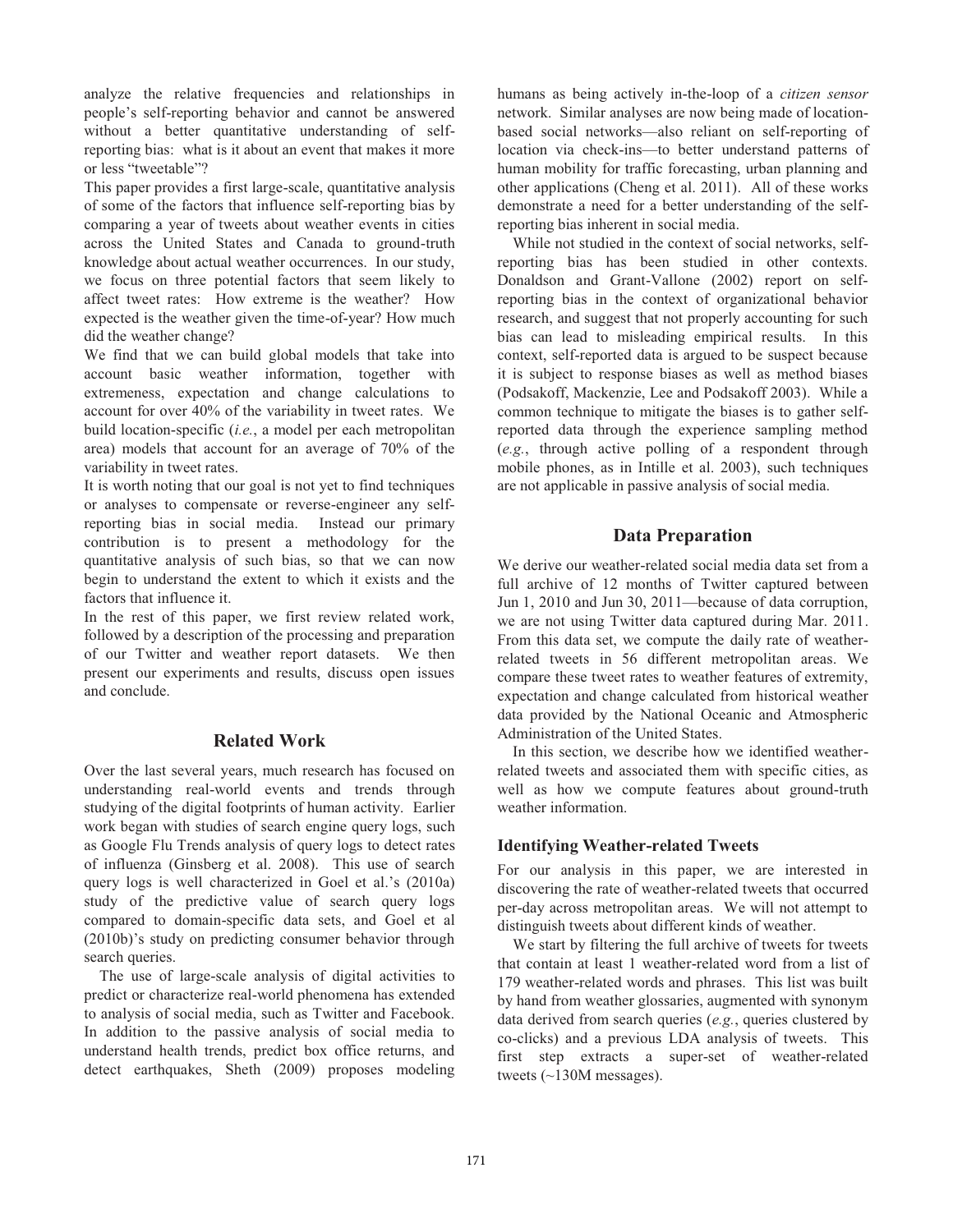Next, we use a supervised learning technique to build a classifier for weather-related tweets. Two annotators hand labeled a random sample of 2000 tweets as either being or not being weather-related. Our labeling criteria specified that a tweet should be likely to be a report or comment on current weather conditions. We use 1800 labeled tweets for training our classifier and 200 labeled tweets for validation. Table 1 shows example weather-related and non-weather-related tweets.

**Table 1: Example weather-related tweets and non-weather related tweets from our super-set selection. The original weather-related term is shown in bold.** 

| <b>Tweet Text</b>                       | Weather-<br>related? |
|-----------------------------------------|----------------------|
| Woke up to a sunny $63F$ (17C)          | Yes                  |
| morning. It's going to be a good day :) |                      |
| Japan, Germany hail U.N. Iran           | N <sub>0</sub>       |
| sanctions resolution+                   |                      |
| The rainy season has started.           | Yes                  |
| The inside of our house looks like a    | N <sub>0</sub>       |
| tornado came through it.                |                      |

We use a simple classifier that estimates the probability of a tweet being weather related as

$$
\frac{1}{|T|}\sum_{t \in T} P(weather|t)
$$

where  $T$  is the set of features derived from the tweet text,  $P(Weather | t)$  is the empirical probability of a tweet being weather-related given that it contains a feature  $t$ . We calculate  $P(weather|t)$  empirically from our labeled training data using +1 smoothing:

 $P(weather|t) = (1 + C(weather|t))/(1 + C(t))$ 

where  $C_{weather}(t)$  and  $C(t)$  are, respectively, the count of weather-related tweets containing the feature  $t$  and the count of all tweets containing the feature  $t$  in our training data. To generate features for a tweet, we first apply a simple stemmer to the text that removes all -s and -ing suffixes from words. Then we generate a feature  $t$  to represent every unigram token in the stemmed tweet text. We also generate a feature  $t$  for each pair of tokens cooccurring in the tweet. With these features, our classifier distinguishes weather-related tweets by learning, for example, that the words "seasons", "outside", and "humidity" are correlated with weather-related tweets, whereas words such as "health" and "clear" are signals that tweets are not weather-related. Using co-occurrences of tokens allows the classifier to learn that the word "heat" co-occurring with "score", "play" and other basketball related words is unlikely to be weather related (These

tweets are instead more likely mentioning the Miami Heat, a basketball team).

Our classifier achieves an F-Score of 0.83, with a precision of 0.80 and recall of 0.85. After using our classifier to filter our super-set of tweets, we are left with approximately 71M tweets classified as being weatherrelated. We also experimented with variations of this classification technique, including using a more sophisticated Porter stemmer, and using n-gram features instead of co-occurrences. We found the Porter stemmer to provide minimal improvement, and found features based on token co-occurrences to be significantly better than bigram and tri-gram features.

# **Identifying the Location of Tweets**

In order to compare a weather-related tweet to ground-truth weather information, we must identify the general geographic area that the tweet is referencing. Since only a small percentage of tweets are explicitly geo-coded, we use the textual user-provided location field in a user's Twitter profile to identify the region-of-interest for a tweet.

Unfortunately, the user-provided profile locations are in general not easily interpretable (Hecht et al. 2011). The same location may be referred to using multiple names (*e.g.*, "New York City", "Manhattan", "NYC"), or identified at different granularities (*e.g.,* a broad name such as "NY/NJ", a medium-granularity name such as "Brooklyn, NY" or a fine-grained name such as "Bushwick, Brooklyn"). In some cases, the location is a nickname for a location (*e.g.,* "D{M}V" for the DC-Maryland-Virginia area, or "The Big Apple" for New York City) or a nonsensical phrase (*e.g.,* "everywhere" or "none of your business").

Our desire is to normalize the textual and sometimes arbitrary user-provided location information into concrete geo-coded coordinates that are more useful in analyses. To do so, we analyze 1 month of the full Twitter archive to find tweets that include both a user-provided location field and explicitly geo-coded coordinates. We use this subset of tweets to learn a mapping from user-provided location fields to latitude-longitude coordinates.

We first capture the distribution of geo-coded points associated with each unique location field in our data-set. Through manual inspection, we find that the median geocoded point provides the most accurate mapping to the location field. Alternatives, such as selecting the center of a Gaussian inferred from the geo-coded points, are often inaccurate due to outliers in the location fields.

In addition, we discard location fields that cover too broad an area or were too ambiguous (based on the distribution of geo-coded points associated with a field), or had too little support in our data set. Then, we merge location fields with similar geo-mappings together to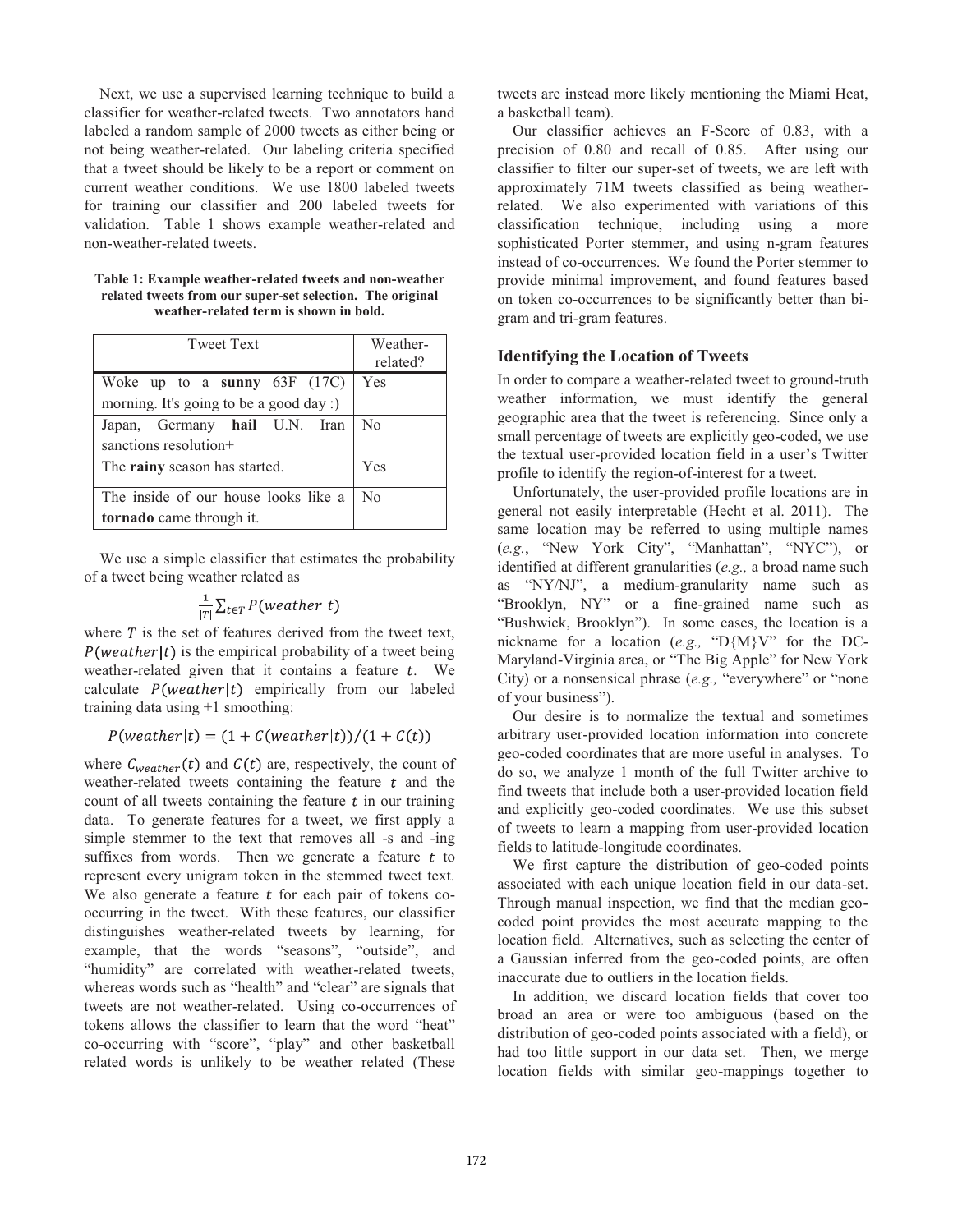create clusters for roughly metropolitan-sized areas. Table 2 show a sample of the location fields clustered together, as well as locations that we discarded as being too ambiguous. In total, we are able to infer a geo-coding mapping for over 13,000 location fields and over 2,700 distinct clusters around the world.

We apply this location mapping to our set of weatherrelated tweets and discard locations that do not have a sufficiently high number of tweets  $\left(\sim 100$  s of tweets per day), and limit our analysis to locations occurring in the United States, to match the availability of weather stations in our dataset. To better compare tweet rates across different locations, we normalize the rate of weatherrelated tweets in a particular location by the median count of weather-related tweets made in that location. The result is a dataset of the daily weather-related tweet rate for 56 metropolitan areas in the United States, with over 8M weather-related tweets during our 12 month analysis.

| <b>Location cluster</b> | <b>Example members</b>           |
|-------------------------|----------------------------------|
| New York                | "NYC", "Yonkers", "manhattan,"   |
|                         | "NY, NY", "Nueva York", "N Y C", |
|                         | The Big Apple"                   |
| Los Angeles             | "Laguna beach", "long beach",    |
|                         | "LosAngeles, CA", "West Los      |
|                         | Angeles, CA", "Downtown Los      |
|                         | Angeles", "LAX"                  |
| Filtered out due to     | "World", "everywhere", "USA",    |
| ambiguity (large        | "California",                    |
| area,                   |                                  |

#### **Table 2: Sample of discovered Twitter location clusters**

#### **Historical Weather Data**

Our historical weather data consists of several datasets aggregated and distributed by the National Oceanic and Atmospheric Administration (NOAA) of the United States. Our primary weather data set is derived from hourly weather reports that include temperature, wind, atmospheric pressure, precipitation, and other occurrence information for discrete events (*e.g*., tornados, fog, and thunderstorms). In some of our calculations of expectation, we also use the 30-year weather norms provided by NOAA. This norms dataset provides statistical information (average and std.dev.) about temperature and precipitation for every day of the year.

From the hourly weather reports, we calculate daily summaries that include the daily minimum, mean and maximum observed temperatures, maximum observed

wind speeds, daily precipitation rates, snowfall, visibility, cloud height, etc. In total, we collect 9 continuous measures of daily weather at a location, as well as a list of discrete weather events that occurred. For each daily summary of weather data at a location, we calculate how extreme and expected the weather is along the given dimension, as well as how much it has changed in comparison to previous days.

**Expectation:** Expectation captures how normal the observed weather is at a location, given the context of the time-of-year. For this, we use the 30-year weather norms dataset provided for temperature and precipitation data, and calculate where the observed weather falls in the percentile distribution for the given day. Unfortunately, the weather norms dataset does not include norms for other weather measures or for weather events.

This measure is intended to identify events that are interesting and "tweetable" because they are unusual given the time context of when they occur, though they might be considered to be normal events in other contexts. For example, a warm winter day might be considered unusual and thus interesting, even though the temperature would be considered normal in the spring. Note that because we do not have weather forecast data (only weather measurements), we do not attempt to capture the surprise when a weather forecast turns out to be incorrect.

**Extremeness:** Our measure of how extreme the weather is on a particular day is intended to capture where the day's weather lies between being, for example, the hottest or the coldest day of the year. We calculate extremeness at multiple time scales, comparing weather observations to the previous 1 month, 3 months, 6 months and 12 months of data.

This measure of extremeness is intended to identify events that are interesting and "tweetable" because they occur infrequently, even though they might be expected given the context. For example, a hot day in mid-June might be expected because of the summer season, and yet still be considered extreme because it is so much hotter than other days throughout the year.

**Change:** Our measure of change captures how different the observed weather data is from previous days' weather. For each day, we compare the given measure to the weather from 1 day, 3 days and 7 days earlier.

This measure is intended to identify events that are interesting and "tweetable" because of their contrast with recent weather history. For example, a slightly colder day in the spring might not be unexpected given historical norms, nor extreme given the annual weather information, but might still be an interesting event if it suddenly following a series of warm days.

Calculating these abstract features of extremeness, expectation and change serves two purposes. First, it acts as a normalization of weather data across locations. While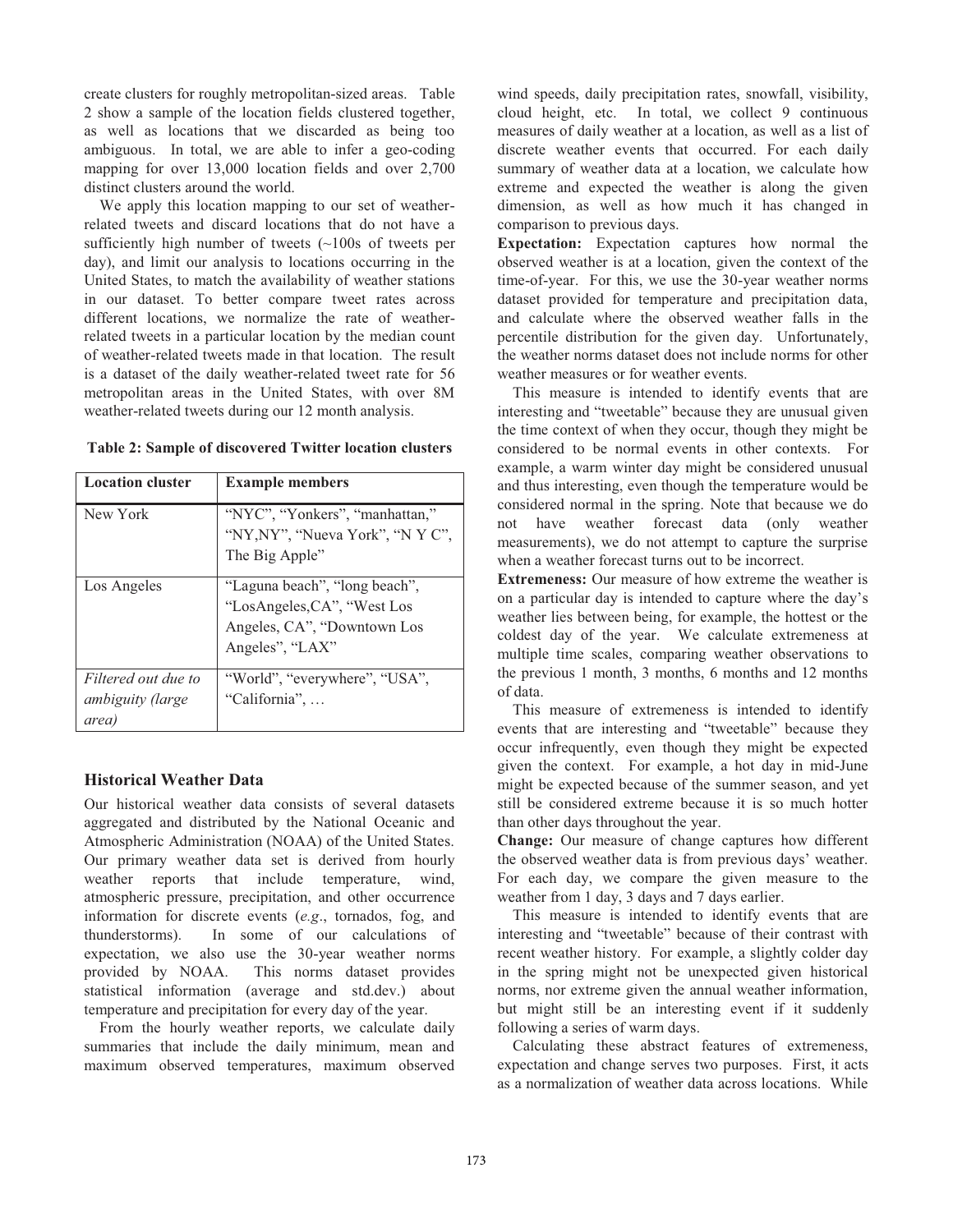110°F may be a record-breaking high temperature in some locations, it might be just a normal summer day in other locations. Secondly, it provides a simpler abstraction intended to bridge the underlying multitude of weather with more intuitive notions of what may make an event more interesting to followers and friends in a social network.

# **Analysis and Results**

#### **Tweet Rates and Weather Reports**

In this subsection, we take a basic, "zoomed in" look at the kind of correlation we are looking for between tweet rates and weather reports. Figure 1 shows the weather-related tweet rate and daily temperature for San Diego, CA during the period of Sep. 1-Oct. 15, 2010. Here, we see two peaks in the tweet rate, on the hottest day in this period (Sep. 27) and the first thunderstorm of the season (Sep. 30). We can verify that these peaks of tweets are related to the weather events by inspecting the words being used in tweets. Here, we clearly see the relationship: on Sep. 27, the top tokens being tweeted are "weather", "heat", "temperature", "hotter" and "hottest". A few days later, on Sep. 30, the top tokens being tweeted are "rain", "weather", "lightning" and "thunder".

While this example demonstrates a relationship between the content of weather-related tweets and the actual weather, it hints at a more complex relationship between the weather and the *rate* at which there are tweets about the weather. For example, the local peak in daily temperature on Sep. 3 seems to have little impact on the tweet rate. In the rest of this analysis, we will try to tease out some of this more complex relationship.



**Figure 1: Weather-related Tweet rate and temperature in San Diego, CA from Sep. 1-Oct 15, 2010**

#### **Linear Regression**

To more deeply explore the relationship between a set of weather-derived features and the daily rate of weatherrelated tweets, we learn a linear model:

$$
r = a + \sum_i b_i w_i
$$

where  $r$  is the rate of weather-related tweets, and  $w_i$  are features derived from the ground-truth weather observations. The  $w$  features include the daily weather observations, expectation, extremeness, and change features. We also include the absolute value and squared value of these features. We fit the model parameters  $a$  and  $b_i$  using a least-squares regression with L2 regularization. We solve the model using an off-the-shelf implementation of an L-BFGS algorithm provided in Microsoft Solver Foundation, a library for mathematical programming and optimization.

Unless otherwise noted, we fit a global model across all our data  $(\sim]365$  days  $*$  56 cities). For each model, we report the  $R^2$  correlation between the predicted value  $\hat{r}$  and the observed weather-related tweet rate,  $\bar{r}$ . Table 3 summarizes the results of the global models we build throughout the rest of this section.

#### **Correlating Basic Weather Data and Tweet Rates**

As a baseline, we first build a model to predict weatherrelated tweet rates per city based solely on observed

Table 3:  $R^2$  correlations for our various global models

| <b>Model Features</b>   | <b>Parameter</b>  | $R^2$       |
|-------------------------|-------------------|-------------|
|                         |                   | correlation |
| Basic weather           |                   | 0.30        |
| <b>Expectation Only</b> |                   | 0.12        |
| Expectation+Basic       |                   | 0.33        |
| <b>Extremeness Only</b> | 1 mo. comparison  | 0.20        |
|                         | 3 mo. comparison  | 0.24        |
|                         | 6 mo. comparison  | 0.26        |
|                         | 12 mo. comparison | 0.30        |
|                         | A11               | 0.36        |
| Extremeness+Basic       | All               | 0.40        |
| Change Only             | 1 day             | 0.21        |
|                         | 3 day             | 0.23        |
|                         | 7 day             | 0.21        |
|                         | A11               | 0.28        |
| Change+Basic            | A11               | 0.35        |
| Basic+Extremeness+      | A11               | 0.43        |
| Change                  |                   |             |
| Expectation+            | A11               | 0.42        |
| Extremeness+Change      |                   |             |
| Basic+Expectation+      | A11               | 0.43        |
| Extremeness+Change      |                   |             |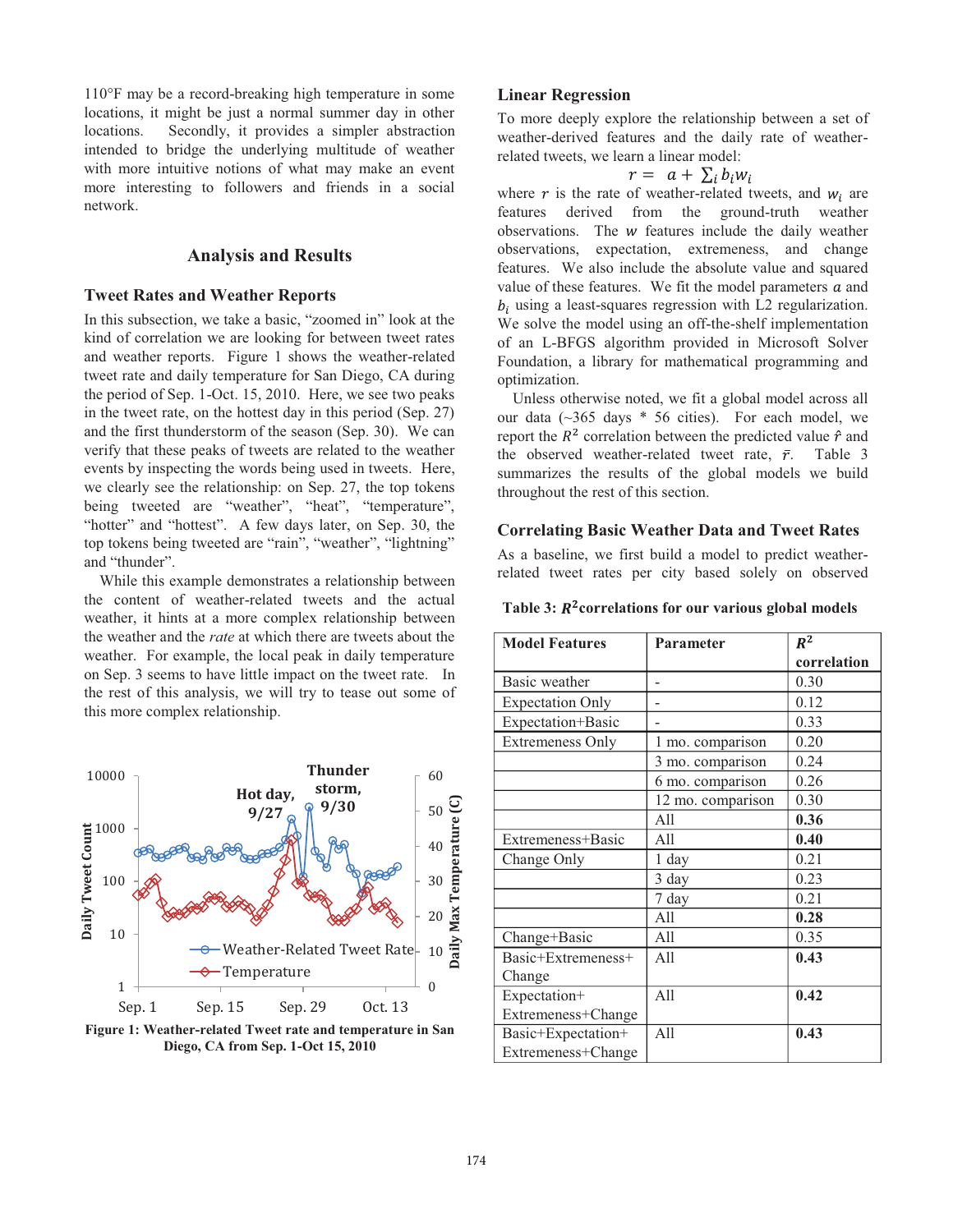weather data (*e.g.*, temperature, precipitation but not derived features of extremeness, and expectation).

We find that, across all our data points, the  $R^2$ correlation for this basic model is 0.30. That is, 30% of the variability in daily tweet rates can be accounted for by variations in basic weather data. Inspecting the learned model parameters, we find that the regression model has placed much of its weight on parameters related to the maximum temperature, wind speed, snowfall and precipitation. Other features, including the visibility, cloud height, and pressure receive much less weight.

Figure 2 shows the per-location  $R^2$  correlations for this model. We see that this simple model serves some locations well—at the high end, our models have over a 0.45 correlation with Washington, D.C. and Knoxville, TN. However, the model completely fails in predicting tweet rates for several other cities, achieving a negative correlation rate for 4 locations, including San Francisco and Puerto Rico.

#### **Correlating Expectation and Tweet Rates**

Next, we study the relationship between our measures of expectation, how normal weather is given the location and time-of-year context, and tweet rates. We build linear regression models using expectation and basic weather data together, as well as expectation data alone. In the latter case, we find an  $R^2$  value of only 0.12, and in the latter, an  $R^2$  value of 0.33. This indicates that our expectation measure adds little information about likely tweet rates beyond what is already contained in basic weather data. This implies that the likelihood of tweeting is not affected strongly by how normal the weather is given the time of year.

## **Correlating Extremeness and Tweet Rates**

To study the relationship between extremeness and tweet rates, we build several independent models to explore the



**Figure 2: The distribution of R^2 correlations across locations for 3 global models**

effect of calculating extremeness over the 1-month, 3 month, 6-month and 12-month time-frame affects the correlation of our models with tweet rates (Table 3). Overall, we find that extremeness can independently explain more of the variation in weather-related tweet rates than basic weather alone. Calculating extremeness over a longer period (12-month) is more informative than calculating it over shorter time periods (6 mo. or 3 mo.). We also find there is a large overlap between the information content of extremeness and basic weather together their  $R^2$  correlation is only 0.40.

#### **Correlating Delta Change and Tweet Rates**

Finally, we analyze the relationship between delta-change in weather and tweet rates. As in our study of extremeness, we measure delta-change over multiple timescales, including change over 1 day, 3 days and 7 days. Table 3 shows the  $R^2$  correlation resulting from our experiments. Overall, we see that there is little difference in the amount of information gained from building these delta-change models over different time scales. Each model's  $R^2$  correlation is approximately 0.22. The three models in our experiments do combine, however, to provide a higher  $R^2$  correlation of 0.28.

# **Combining Extremeness, Expectation, and Delta Change Models**

Combining our models, we find that our derived features of extremeness, expectation and delta change provide an  $R^2$ correlation of 0.42, and adding basic weather information provides little additional benefit.

#### **Per-Location Models**

Throughout our analyses, we find that there is a high variance in the  $R<sup>2</sup>$  correlations between our global models predictions and individual location's weather tweet rates, as shown in Figure 2. Moreover, we see that it is the same locations that have consistently lower or higher correlation scores than average, regardless of the model used. A preliminary investigation of the general Twitter behaviors in, geographic location of, and weather at these locations did not find any clear explanations for the differences in model performance.

In Table 4, we show how our models behave when trained not globally but separately per location. We find that these models, trained on individual locations (*i.e.*, metropolitan areas), are significantly more accurate, with average  $R^2$  correlations of over 0.70, indicating that there are likely to be additional location-specific characteristics that our global models could take into account to improve performance. Figure 3 shows the distribution of  $R^2$ correlation across locations. Compared to the data in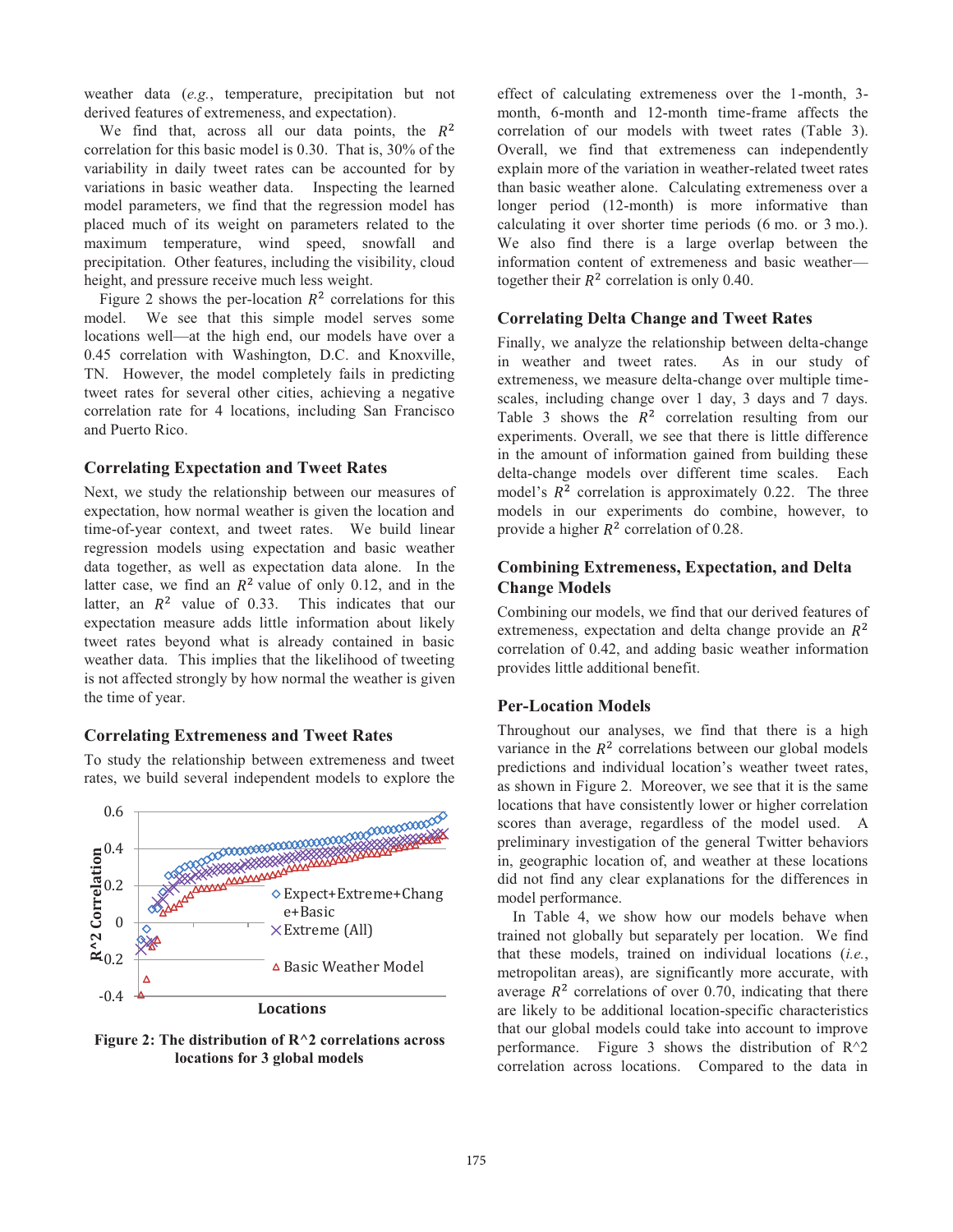Figure 2, we see that not only have the  $R^2$  correlations improved, but the slope of the curve has also flattened, indicating that the best and worst modeled locations are now more similar. Inspecting the underlying data, we see that while there are still cities modeled more poorly than others, they are no longer the same locations (*e.g.*, Washington DC and Puerto Rico) that were being poorly modeled with our global models. We are currently investigating this further to see how we can learn from the behavior of these local models to improve our global modeling.

| <b>Model Features</b> | $R^2$<br>correlation |
|-----------------------|----------------------|
| Basic weather         | 0.45                 |
| Expectation+Basic     | 0.70                 |
| Extreme+Basic         | 0.70                 |
| Change+Basic          | 0.71                 |

## **Discussion**

#### **Additional Factors Likely to Effect Tweet Rates**

In addition to the factors of extremeness, expectation and delta-change, there are several other major factors that we did not account for in this study.

-Sentiment: The sentiment about an event is likely to have a significant impact on the likelihood of tweeting about it. Garcia and Schweitzer (2011) found in their analysis of Amazon product reviews have shown that product reviews have a skewed sentiment --- for example, positive reviews are more likely to be very positive than mildly positive. A similar relationship between expressed sentiment and the likelihood of people tweeting about a real-world event could be an important factor in interpreting social media.



**Figure 3- The Distribution of R^2 correlation across locations for local models**

- - **Privacy concerns, embarrassments and safety:** There are many events, such as medical issues and crime reporting, where there is likely to be a disincentive to publicly report an otherwise interesting event. We believe that the impact of such privacyrelated concerns is important to understanding the "tweet-ability" of events in general. However, our specific selection of the weather domain, with little if any privacy concerns, as our first ground-truth comparison did not provide an opportunity to study such concerns.
- - **Population segments**: In their study, Naaman, Boase and Lai (2010) found that some Twitter users ("meformers") are significantly more likely to tweet about mundane activities and events, as compared to others (*i.e.*, "informers"). Modeling how many individuals are tweeting, which population segment, and their Twitter behaviors may be important.
- - **Mobile devices:** The market penetration and usage of mobile devices may have an impact on the relative frequency of *in situ* tweets in a metropolitan area, and thus affect the likelihood that Twitter users report on weather events that they experience.
- - **Time-of-Day, day-of-week, holiday, and other effects of time:** Our underlying weather features represented the weather to the granularity of a single day, and do not differentiate among weather events that occur during working hours, lunch-time, evening hours, commuting hours, etc. Nor do we discriminate among the different days when a weather event might occur (*e.g.*, weekend vs. weekday). It is plausible that weather events that occur when people are likely to be outdoors, or events that interact or interfere with periodic or one-time activities would be more likely to be noticed and reported in social media.

## **Other Sources of Bias**

In this paper, our examination of reports of objective events (weather) studies self-reporting bias introduced when a user must choose whether or not to tweet. However, this study does not address other sources of bias. For example, we do not study the bias introduced by social pressure to conform or the bias introduced by privacy concerns. Nor do we address the issue of population bias introduced by focusing on a population of Twitter users instead of the public as a whole. Furthermore, we do not study the effect of bias due to individual characteristics *e.g.*, an individual's propensity to tweet about mundane vs. extraordinary events—or specific social network